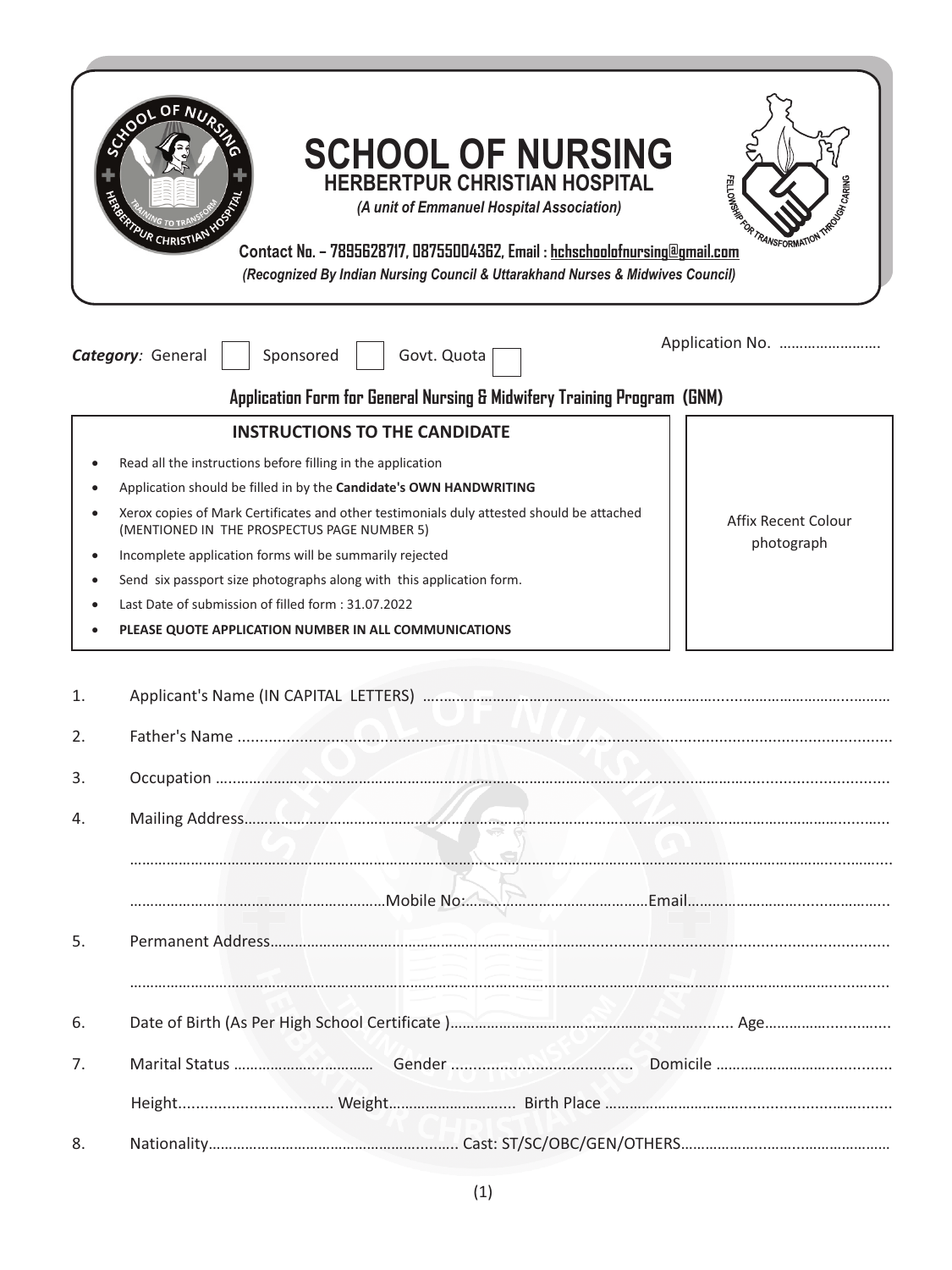| <b>DETAILS</b> | <b>FATHER/GUARDIAN</b> | <b>MOTHER</b> |
|----------------|------------------------|---------------|
| Occupation     |                        |               |
| Designation    |                        |               |
| Annual Income  | Rs.                    | Rs.           |

- 10. If married, do you have children? ………………………….......……….. How many?.................................................. What is the occupation of your spouse? ………………………………………………………………………….........………………..
- 11. What is your educational qualification? ……………………………………………………………………….......……………………..
- 12. When did you leave your school/college? …………………………………………………………………………….......…………….
- 13. Subject taken in your high school and intermediate ( + 2 ) studies :

9.

| <b>High School</b> |                 |        |  | Intermediate (+2) |                 |        |
|--------------------|-----------------|--------|--|-------------------|-----------------|--------|
| <b>S. No.</b>      | <b>Subjects</b> | Marks% |  | <b>S. No.</b>     | <b>Subjects</b> | Marks% |
|                    |                 |        |  |                   |                 |        |
|                    |                 |        |  |                   |                 |        |
|                    |                 |        |  |                   |                 |        |
|                    |                 |        |  |                   |                 |        |
|                    |                 |        |  |                   |                 |        |
|                    |                 |        |  |                   |                 |        |
|                    |                 |        |  |                   |                 |        |

14. Extra curricular activities : (SPORTS, NCC, PAINTING, DRAWING, NSS, MUSIC, ANY OTHER)

15. Name, address and relationship of the person who will meet the financial requirements for training

……………………………………………………………………………………………………………………………………………….......……………

………………………………………………………………....................……………………………………………………………………………… 16. Mother tongue? ……………………………………………………….......………………………………………………………………………… 17. Other Language Other Language(s) Known (Speak) ………….........…………………………….................................... (Read) :………………………….....................… (Write): ……………………….......…………………........................................ 18. Religion........................................................................................................................................................... 19. If you are Christian than mention your Church Denomination? ………………………........……….......……………….… …………………………………………………………………………………………………………………………………………….......………………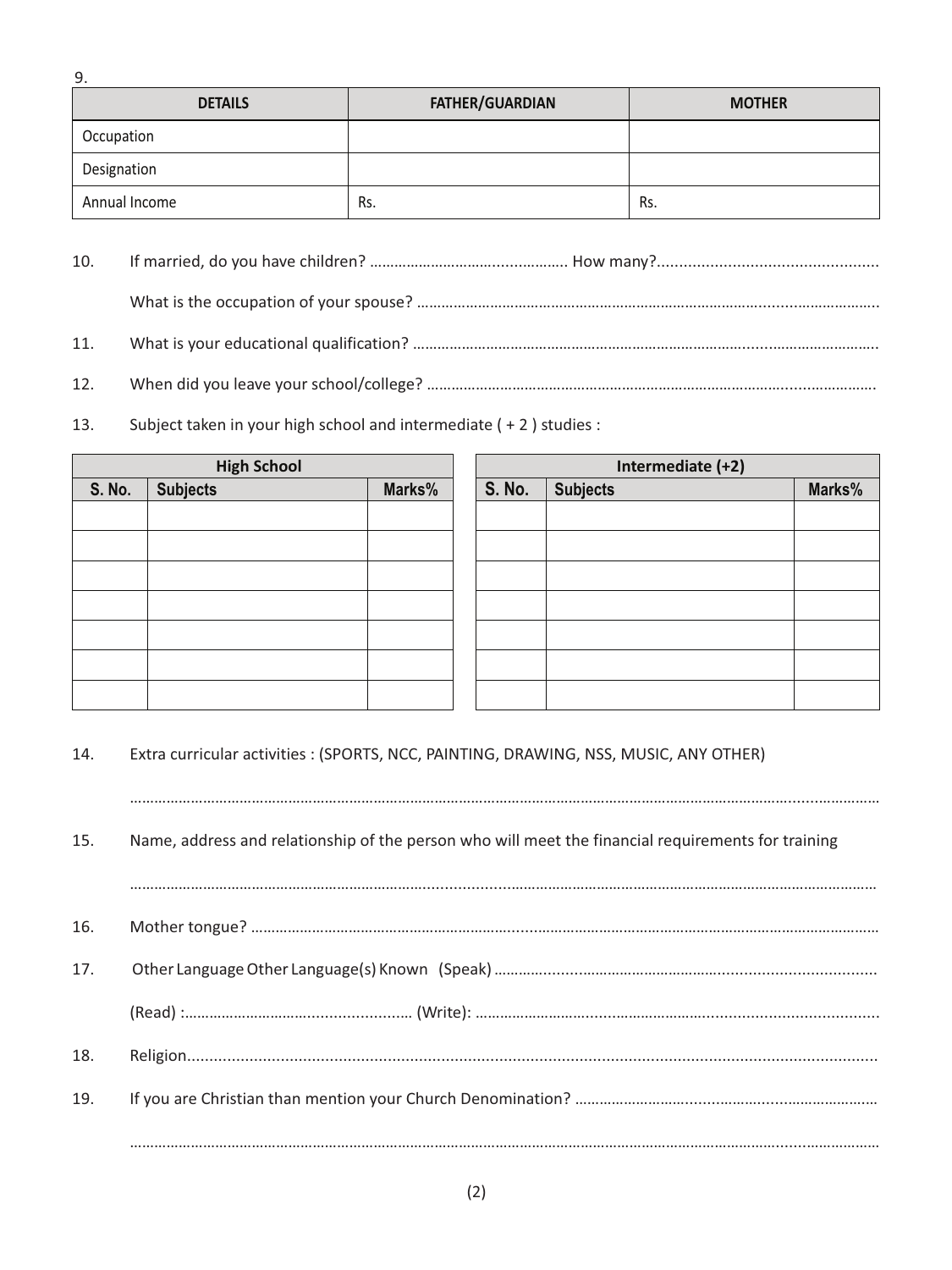| 20.                                    |                                                           |                                                                                                                             |                              |  |  |  |
|----------------------------------------|-----------------------------------------------------------|-----------------------------------------------------------------------------------------------------------------------------|------------------------------|--|--|--|
|                                        |                                                           |                                                                                                                             |                              |  |  |  |
|                                        |                                                           |                                                                                                                             |                              |  |  |  |
| 21.                                    | Please write very briefly why you want to become a nurse? |                                                                                                                             |                              |  |  |  |
|                                        |                                                           |                                                                                                                             |                              |  |  |  |
|                                        |                                                           |                                                                                                                             |                              |  |  |  |
|                                        |                                                           |                                                                                                                             |                              |  |  |  |
|                                        |                                                           |                                                                                                                             |                              |  |  |  |
|                                        |                                                           |                                                                                                                             |                              |  |  |  |
|                                        |                                                           |                                                                                                                             |                              |  |  |  |
|                                        | Declaration:                                              |                                                                                                                             |                              |  |  |  |
| and belief.                            |                                                           | I hereby solemnly and sincerely affirm that the information furnished above is true and correct to the best of my knowledge |                              |  |  |  |
|                                        |                                                           |                                                                                                                             |                              |  |  |  |
|                                        |                                                           |                                                                                                                             | Signature of Parent/Guardian |  |  |  |
| <b>Signature of Applicant</b><br>Date: |                                                           |                                                                                                                             | Date:                        |  |  |  |
|                                        |                                                           | FOR OFFICE USE ONLY                                                                                                         |                              |  |  |  |
|                                        |                                                           |                                                                                                                             |                              |  |  |  |
|                                        |                                                           |                                                                                                                             |                              |  |  |  |
|                                        |                                                           |                                                                                                                             |                              |  |  |  |
|                                        |                                                           |                                                                                                                             |                              |  |  |  |
|                                        | Certificates and Mark Sheets Verified : Yes/ No           |                                                                                                                             |                              |  |  |  |
|                                        |                                                           |                                                                                                                             |                              |  |  |  |
|                                        | Results of interview: Selected/ Not selected/ Wait List   |                                                                                                                             |                              |  |  |  |

(3)